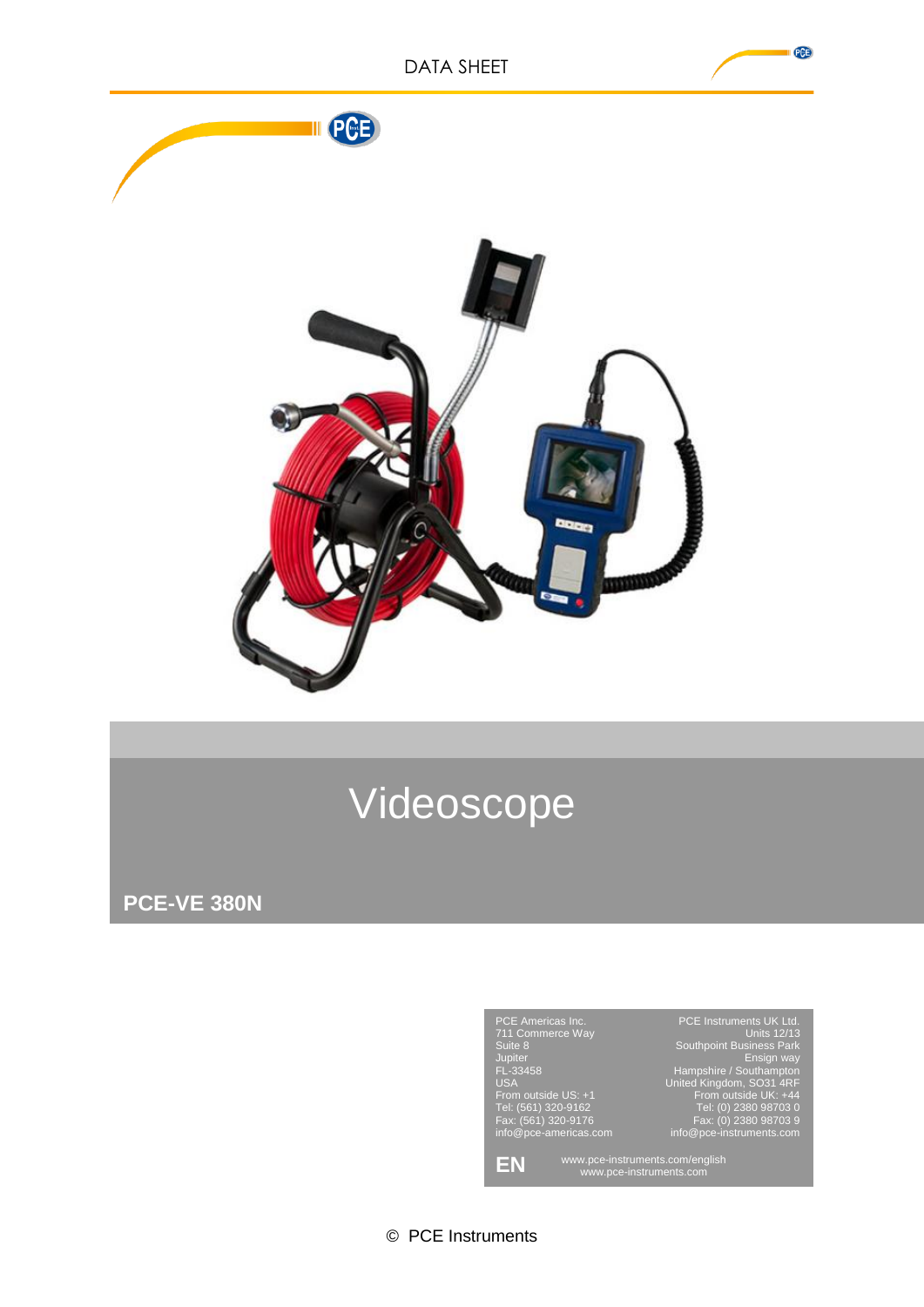## **PCE-VE 380N Videoscope Waterproof downhole video inspection camera or industrial endoscope with 30 m / 98 ft long cable on reel**

PCE-VE 380N is an industrial videoscope, endoscope, borescope or inspection camera with a handheld monitor that allows you to gain valuable visual insight into the inner workings of machines and other small spaces such as ventilation ducts, drainpipes and downpipes, sewer pipes, chimneys and more.

This semi-flexible / semi-rigid waterproof inspection camera is ideal for a variety of industrial and trade applications. With a sleek 28 mm / 1.11" diameter waterproof camera head, PCE-VE 380N is a user-friendly inspection scope that can handle bends in pipes with diameters of only 90 mm / 3.54". Images and video can be stored directly on the device or on the memory card.

#### \*\*\*Not for medical use\*\*\*

- Features a 28 mm / 1.11" diameter waterproof camera head, picture and video recording capabilities, bright LED lights, and a 30 m / 98 ft long push-pull cable on a reel - Comes with a 3.7 V rechargeable lithium-ion battery, 3.5 in. TFT LCD monitor, and centering star - Includes an SD memory card, hard carrying case, and user manual

# **Specification**

| Cable diameter      | 28 mm / 1.11 in.                             |
|---------------------|----------------------------------------------|
| Cable length        | $30 \text{ m} / 98 \text{ ft}$               |
| Depth of field      | 10 mm $\ldots \infty / 0.4$ " to infinity    |
| Field of view       | $150.8\text{°}$                              |
| Bending radius      | $90 \text{ mm} / 3.54 \text{ in.}$           |
| Illumination        | 8 LED <sub>s</sub>                           |
| Image sensor        | CMOS / 640 x 480                             |
| Picture rate        | $30 / \text{sec}$ .                          |
| Display             | $88.9$ mm $/$ 3.5 in. TFT LCD monitor        |
| Interface           | Mini USB $1.1 / AV$ out                      |
| Storage options     | Image or video                               |
| Storage             | 8 GB memory card (can be increased to 32 GB) |
| Compression format  | MPEG 4                                       |
| Picture format      | JPEG (640 x 480)                             |
| Video output format | NTSC / PAL                                   |
| Video format        | ASF (320 x 240)                              |

PCB